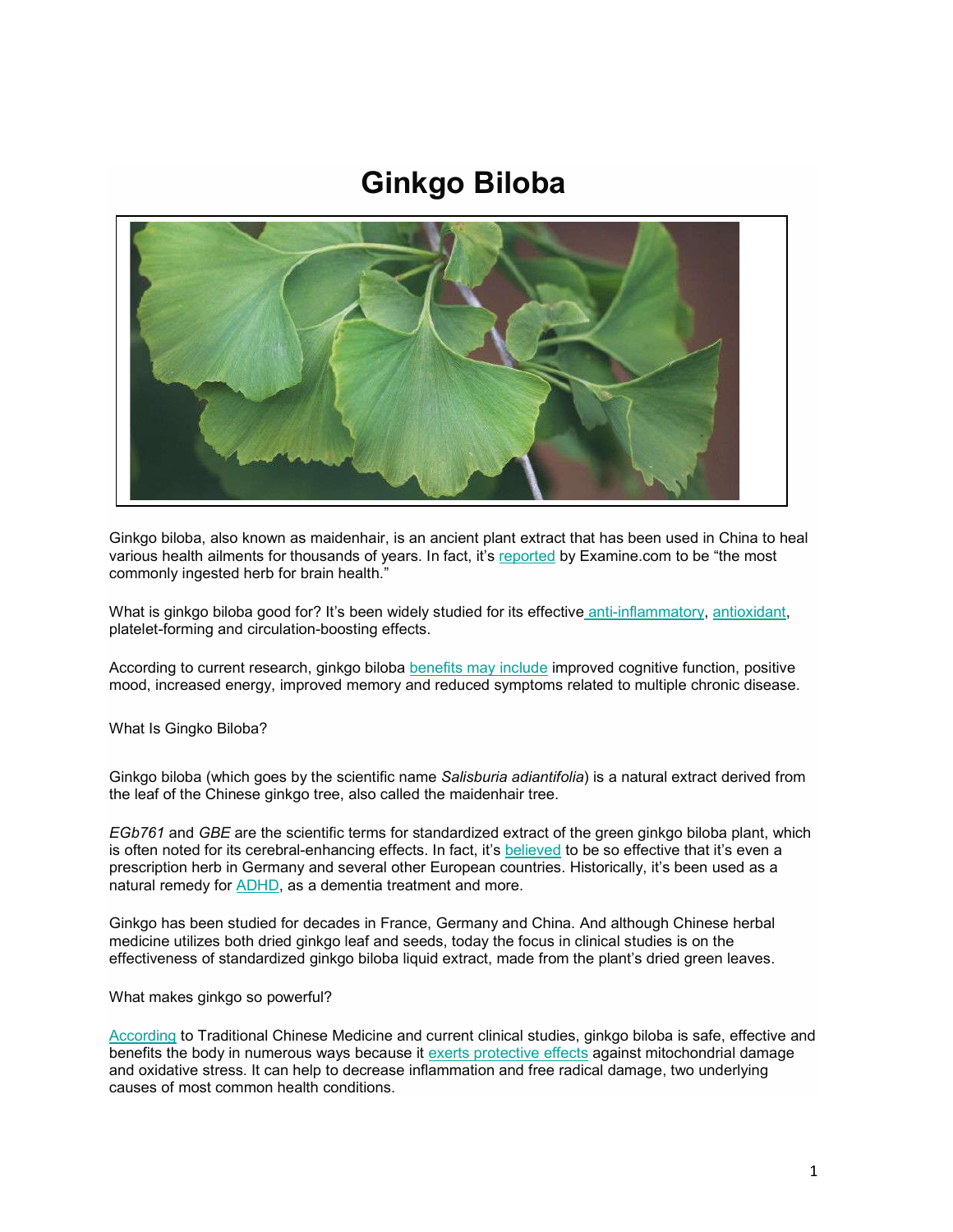This extract contains two main constituents, flavonoids and terpenoids, that have strong antioxidant properties. It's believed these may help slow down the progression of age-related diseases by preventing damage to tissues, cells and DNA.

## Health Benefits

Ginkgo biloba benefits and uses may include:

- Supporting cognitive/brain activity, such as by improving memory and focus.
- Increasing vascular dilation, blood flow and the health of blood vessels.
- Supporting immune function due to its detoxifying mechanisms and immune function.
- Promoting recovery from strokes.
- Helping to treat medical conditions such as circulatory problems and those related to memory impairment.
- Reducing common mood disorders such as anxiety and depression, plus those caused by PMS.
- Treating headaches and migraines.
- Improving libido.
- Improving sleep quality.
- Decreasing symptoms caused by ear disorders such as hearing loss, dizziness, and tinnitus.

Here's more about how this powerful herb works:

1. Might P[rotect a](https://www.ncbi.nlm.nih.gov/pubmed/22840457)nd Enhance Cognitive Heal[th](https://draxe.com/health/dementia/)

Research shows that ginkgo can help protect against cognitive impairment and support brain function, particularly among people with Alzheimer's, dementia or vascular problems caused by cerebral infarction [\(loss of blo](https://www.ncbi.nlm.nih.gov/pubmed/24548724)od flow to vessels in the brain).

According to a report in the *International Journal of Phytotherapy and Phytopharmacology*, this herb is "currently the most investigated and adopted herbal remedy for cognitive disorders and Alzheimer's disease (AD)."

It's even useful for helping to treat cerebral insufficiency — a condition characterized by chronically low concentration, confusion, decreased physical performance, fatigue, headaches and mood changes.

Many of the brain-boosting ginkgo biloba benefits that researchers have discovered rest on the fact that it's an effective anti-inflammatory that increases antioxidant activity, lowers oxidative stress and improves circulation.

Another theory is that because it can help increase uptake of glucose (broken down sugar) by brain cells, it has the potential to improve the transmission of nerve signals responsible for memory, mood, task completion, heartbeat regulation and eye health.

A 2017 clinical trial conducted within seven hospitals demonstrated that ginkgo biloba extract in combination with aspirin treatment diminished cognitive and neurological deficits after an acute ischemic stroke. The tests indicated that those using the extract scored significantly higher on cognitive assessment scores, indicating an improvement in cognition compared to controls.

In another study, resear[chers t](https://www.ncbi.nlm.nih.gov/pubmed/14602503)ested the effects of ginkgo on healthy adults' mental performance over a four-week period. They found significant differences in self-estimated mental health and quality of life compared to a placebo group. The group taking ginkgo experienced better motor performance and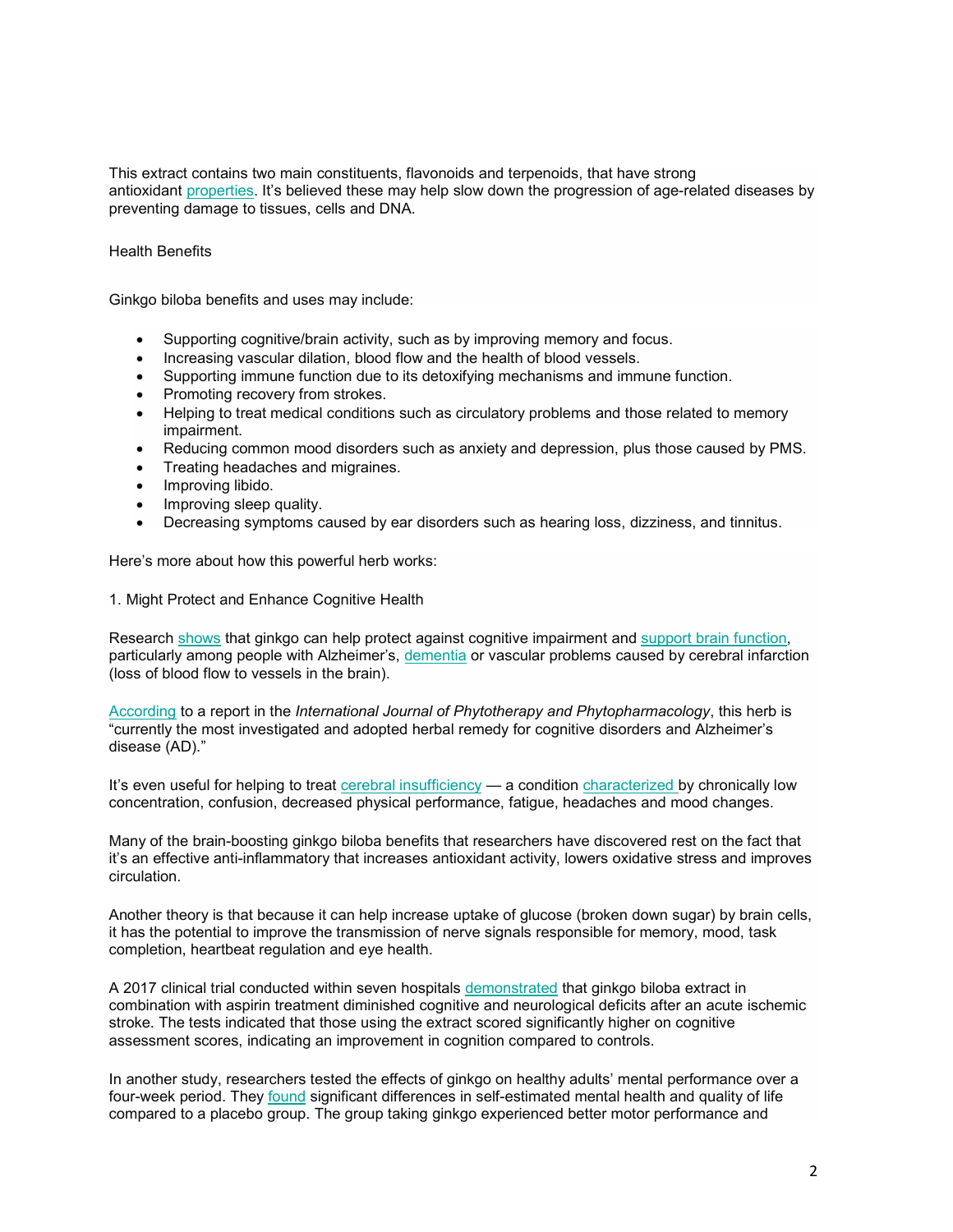emotional health, and reported no [known drug-induced side effects or in](https://www.ncbi.nlm.nih.gov/books/NBK541024/)tolerance. Overall, no serious adverse e[vents we](https://www.ncbi.nlm.nih.gov/pubmed/20040554)re observed during the study.

To be hai[r however,](https://onlinelibrary.wiley.com/doi/full/10.1002/hup.2259) research has shown mixed and contradictory results overall. Some evidence suggests that this protection against cognitive decline doesn't always translate to otherwise healthy older adults. And not every study has found that it can improve memory; one meta-analysis for example did not find evidence that it boosted cognitive functions in healthy individuals.

2. May Improve Symptoms of Dementia and Alzh[eimer's](https://www.ncbi.nlm.nih.gov/pmc/articles/PMC3679686/)

While not a total cure, o[verall scien](https://www.ncbi.nlm.nih.gov/pmc/articles/PMC5138224/)tific literature suggests that it's possible ginkgo biloba benefits adults with dementia or Alzheimer's disease (AD). A 2016 overview of systematic reviews published in *Frontiers in Aging Neuroscience* concluded, "there is clear evidence to support the efficacy of GBEs for mild cognitive impairment and dementia, whereas the question [on efficacy to prevent cognitiv](https://draxe.com/health/alzheimers-natural-treatment/)e decline is still open."

Most studies have investigated the effects of ginkgo on lowering Alzheimer's symptoms in patients already undergoing standard AD treatment with cholinesterase inhibitor drugs (ChEIs). But when groups of AD patients ta[king addit](https://www.ncbi.nlm.nih.gov/pubmed/24548724)ional ginkgo supplementation have been compared to those not taking ginkgocombination therapy over at least a one-year period, significant differences in both cognition and quality of life have been reported.

Some researchers still believe that there is insufficient evidence to support the use of ginkgo. The "Ginkgo Evaluation of Memory (GEM) Study" showed that when taken at doses of 120 mg twice a day it was not effective in reducing both all-cause dementia incidence and Alzheimer dementia incidence in elderly patients with normal cognition or with mild cognitive impairment.

## 3. Can Help Fight Anxiety

One high-quality clinical trial found that a higher dose (up to 480 milligrams) of ginkgo biloba reduced generalized anxiety symptoms by the end of four weeks. Researchers found that the highest dose given was marginally more effective and that the decrease in symptoms didn't reach statistical significance until after the entire four week period had passed.

However, this herb doesn't seem to have an impact on depression or other mood disorders. It *does* increase the effectiveness of treatment for one major mental illness, but we'll get to that.

### 4. Can Fight Symptoms of PMS

Some early research has shown positive effects of taking ginkgo on reducing PMS symptoms — like mood swings, he[adaches,](https://www.ncbi.nlm.nih.gov/pubmed/19678774) anxiety, fatigue and muscle pain.

One 2008 study published in the *Journal of Alternative and Complementary Medicine* compared the effects on ginkgo biloba in two groups of women that had similar severity of PMS symptoms.

After a six-month intervention with ginkgo, there was a significant decrease in the overall severity of physical and psychological symptoms in both the group taking 40 milligrams daily of ginkgo extract and the placebo group; however, a higher percentage of the ginkgo group (23.7 percent) had improvements compared to the placebo (8.7 p[ercent\)](https://www.ncbi.nlm.nih.gov/pubmed/8235261).

An older clinical trial from 1993 found similar results. While the symptoms were the same in the placebo versus test group, by the end, all participants taking ginkgo biloba had a significant reduction in their PMS symptoms that was not seen in the placebo group.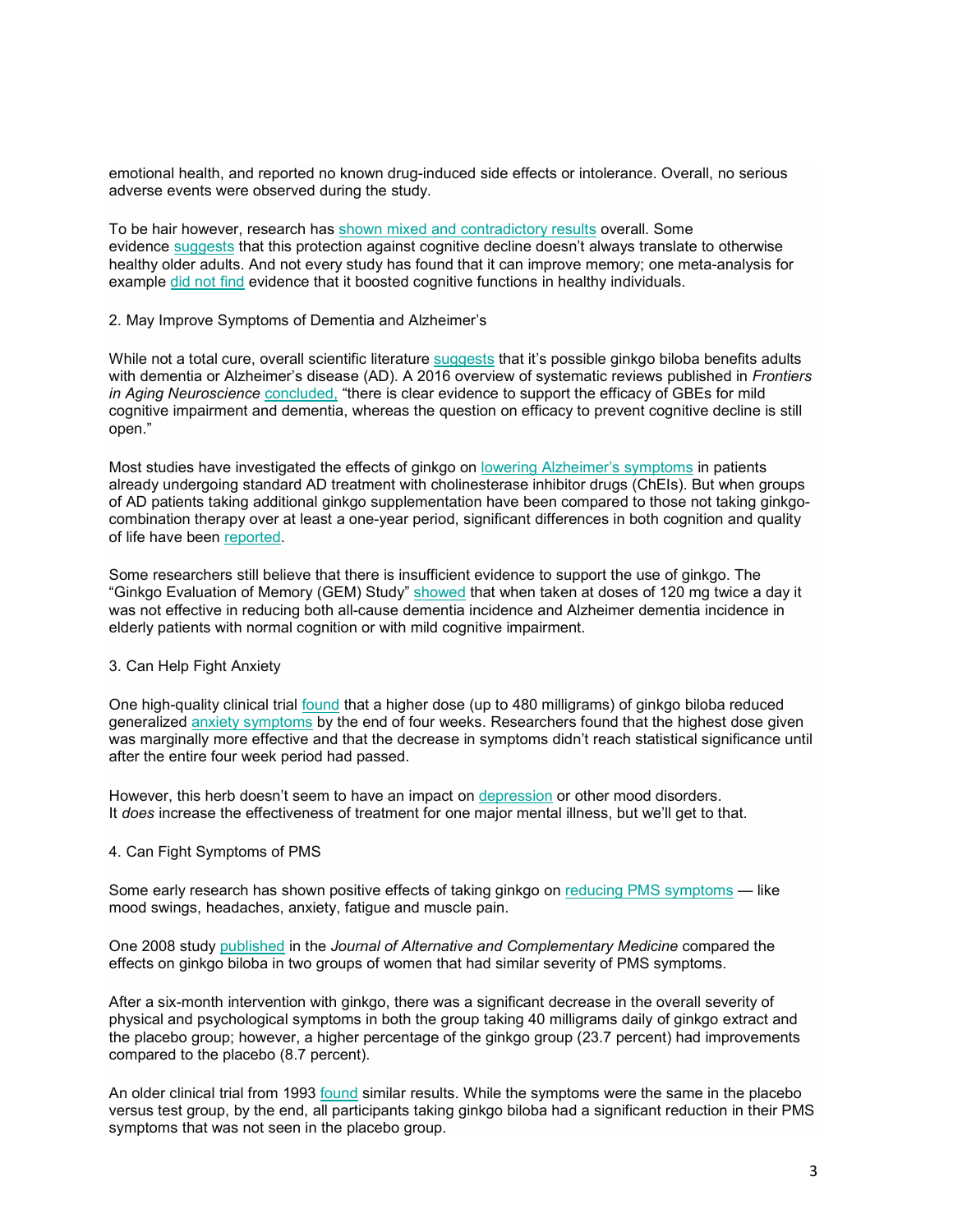## 5. May Help Maintain Eye Health

While more evidence is still needed, ginkgo appears to be beneficial for eye health. A Cochrane review examined the results of this herb for lowering the risk for [age-rela](https://www.ncbi.nlm.nih.gov/pubmedhealth/PMH0011178/)ted macular degeneration thanks to its platelet-activating factors and prevention of membrane damage caused by free radicals.

Not a lot of research yet exists, but the results in so far indicate [that ginkgo biloba](https://draxe.com/health/pink-eye-symptoms/) may improve vision. It's unclear yet if it truly is preventative for age-related macular degeneration.

Another unexpected benefit might be ginkgo's ability reduce pink eye symptoms. Also known as [conjunctivitis,](https://www.ncbi.nlm.nih.gov/pubmed/19396774) pink eye is an infection that can be caused by both viruses or bacteria and often clears up on its own within 10 days. Compared to placebo eye drops, the drops with ginkgo biloba extract reduced the symptoms of pink eye caused by allergies.

## 6. May Help Prevent or Treat ADHD

One st[udy sug](https://www.ncbi.nlm.nih.gov/pubmed/19815048)gests ginkgo biloba may be somewhat effective at reducing ADHD symptoms in children. Each child in a group of 50 diagnosed with ADHD was given up to 120 milligrams of ginkgo per day, which resulted in lower rated symptoms of ADHD.

However, the supplement did not outperform methylphenidate (Ritalin), suggesting the need for future trials at higher doses.

## 7. Could Improve Libido

Re[sults h](https://draxe.com/health/how-to-increase-libido/)ave been somewhat inconsistent so far, but it seems true that ginkgo biloba has some impact on libido, as it helps blood flow more efficiently and relaxes smooth muscle tissue.

Interes[tingly, the most significa](https://www.ncbi.nlm.nih.gov/pubmed/9611693)nt result so far has been a potential for treating sexual dysfunction induced by psychotropic drugs used to treat depression — specifically SSRIs. The first open clinical trial, ginkgo biloba improved sexual function (especially in women) for those unable to perform due to SSRI side effects.

It's unfortunate, though, that follow-up studies haven't turned out the same result. Scientists are unsure whether or not they will be able to duplicate the first study's findings, but research still seems hopeful.

### 8. Helps Treat Migraines

[In young](https://draxe.com/health/how-to-get-rid-of-a-migraine/)[er in](https://www.ncbi.nlm.nih.gov/pmc/articles/PMC3084934/)[div](https://draxe.com/health/how-to-get-rid-of-a-migraine/)iduals who suffer migraine headaches, with or without auras, ginkgo biloba may help get rid of migraines, including reducing frequency and severity. The initial study observing these effects found it took about three months to see significant changes. In the subsequent months, the improvements continued to increase.

Another study, this one published in 2009, saw the same changes in women wit[h aura alongsid](https://draxe.com/nutrition/all-about-coq10/)e migraines. Researchers gave a combination of ginkgo biloba, vitamin B2 and coenzyme Q10 to patients for a total of four mo[nths \(after two months](https://www.ncbi.nlm.nih.gov/pubmed/19415441) during which people withdrew from their current medications).

Migraines with aura went away completely in over 42 percent of study participants by the end of month four, while the remaining participants saw partial improvements in their symptoms.

9. Can Reduce Symptoms of Altitude Sickness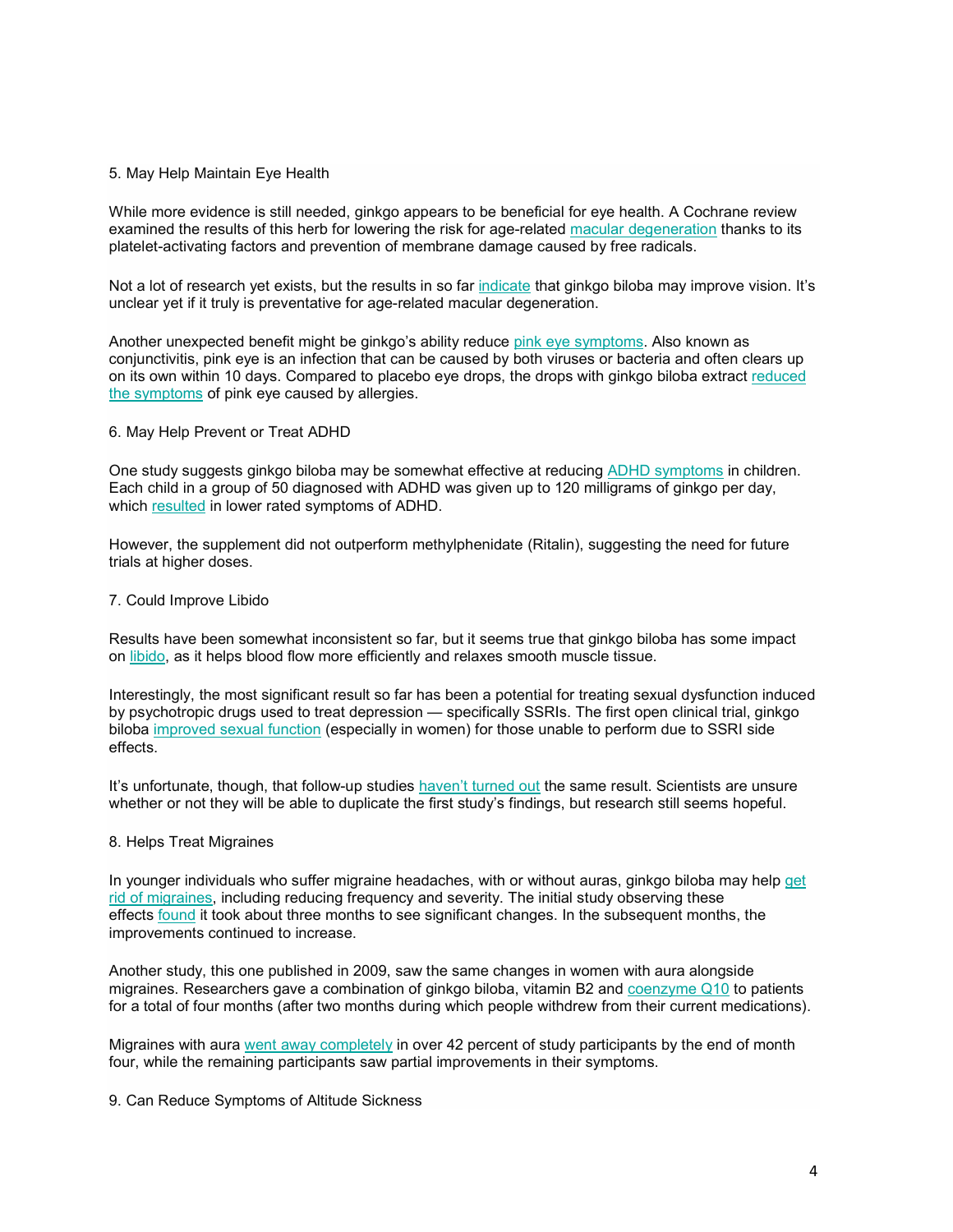Although it's unclear why, ginkgo biloba has been shown time and time again to reduce symptoms of acute mountain sickness when taken before a climb. These results are most consistent when subjects take 240 milligrams for up to five days before mountain climbing.

## 10. Can Impro[ve Sleep](https://www.ncbi.nlm.nih.gov/pubmed/11518478) Quality

In multiple cases, it seems ginkgo might help to improve quality of sleep without impacting REM function. This benefit is attributed to its antioxidant activity. For people who are healthy but [can't sleep, 240](https://www.ncbi.nlm.nih.gov/pubmed/11302564)  milligrams ginkgo biloba per day may increase subjective sleep quality.

Ginkgo biloba most significantly improves sleep for those who lose sleep while taking trimipramine, a popular antidepressant.

## 11. May Fight Fibromyalgia

Some studies have found that supplementing with CoQ10 and ginkgo together improved quality of life for people diagnosed with fibromyalgia, a disorder of the nervous system that can cause fatigue; headaches; difficulty with sleep, anxiety and depression.

## 12. May Support Heart Health

Certain studies in[volving people at](https://draxe.com/health/lower-cholesterol-naturally-fast/) high risk for heart disease have found that patients on ginkgo biloba experience a reduction in the buildup of atherosclerotic plaque (which leads to arteriosclerosis) as well as oxidation of LDL [cholesterol levels](https://www.ncbi.nlm.nih.gov/pubmed/17397850).

The major ben[efit of taking](https://draxe.com/nutrition/glutathione/) this herb for heart health seems to be its superior antioxidant ability — taking this supplement increased activity of some of the most powerful antioxidants in the body, superoxide dismutase and glutathione.

Another benefit is that it seems to increase levels of circulating nitric oxide, a compound responsible for dilating blood vessels and promoting healthy circulation.

## 13. Increases Effectiveness of Schizophrenia Treatment

Although the effect is not consider[ed major, ginkgo seem](https://www.ncbi.nlm.nih.gov/pubmed/16401239)s to effectively reduce positive and negative symptoms of schiz[ophrenia when](https://www.ncbi.nlm.nih.gov/pubmed/11775047) used as an adjunctive (add-on) with antipsychotic drugs.

It may also help to improve responses to these medications for patients considered "treatment-resistant." Dosages range from 240-360 milligrams per day in the various studies testing this effect.

### 14. Promotes Healthy Skin

In several different instances, ginkgo biloba helps to improve the quality of skin when taken regularly.

Fo[r one, s](https://draxe.com/health/vitiligo-treatment/)upplementing wit[h ginkgo bilo](https://www.ncbi.nlm.nih.gov/pubmed/21406109)ba causes a small but significant improvem[ent in sym](https://www.ncbi.nlm.nih.gov/pubmed/21406109)ptoms of vitiligo, a pigmentation disorder that causes white, blotchy skin patches. At 120 milligrams per day, participants in two studies experienced a noticeable repigmentation of skin and a reduction in the size and spread of their lesions.

In facial cream form, flavonoids from ginkgo biloba ca[used a very noticea](https://www.ncbi.nlm.nih.gov/pubmed/21406109)ble difference in skin smoothness/roughness, wrinkles and moisture. The increased moisture was most notable, increasing by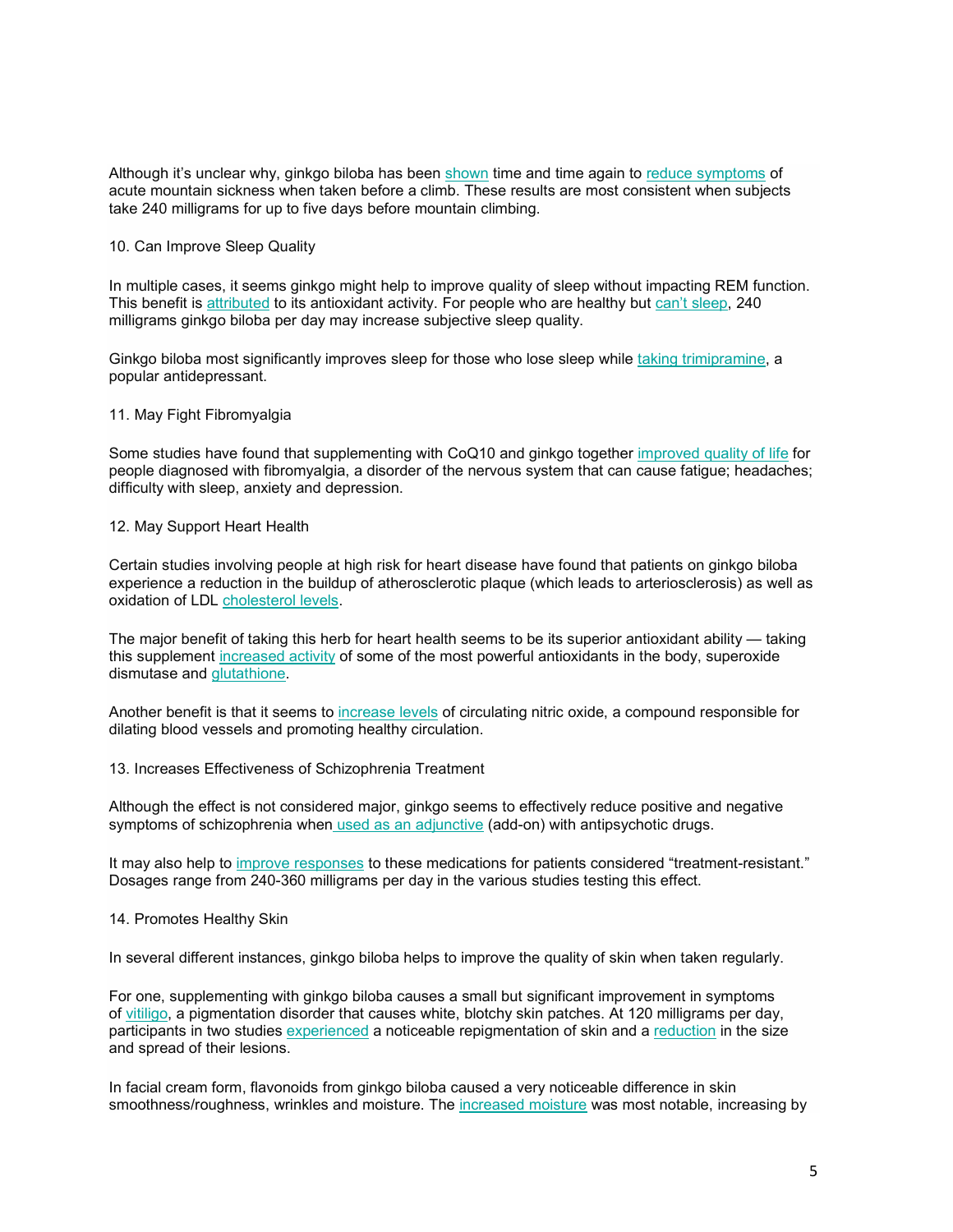almost 28 percent overall. Even though this was only one study and had a small sample size, it does suggest that using an facial cream containing ginkgo biloba might help to naturally slow aging.

#### Risks and Side Effects

Is Ginkgo biloba dangerous? It's possible for side effects of ginkgo to occur, although overall it seems very safe. Rarely, side effects have been reported that include: nausea, diarrhea, dizziness, headaches, and allergic reactions (do not take this herb if you are allergic to alkylphenols).

Ginkgo biloba should not be taken by children, as it hasn't been proven to be safe.

Is it safe to take ginkgo biloba everyday? Most studies have focused on the effects of gingko when taken for several months, but not long-term. If you plan to use it for more than 6 months, speak with your doctor first.

### Drug Interactions

It's possible that this extract can interact with certain drugs, including anticoagulants and antiplatelet agents. It may potentially interfere with recovery from surgery or serious injuries too.

Do not use this supplement if you take medications including blood thinners (Warfarin, aspirin), antidepressants such as SSRIs/MAOIs, and NSAIDS (including ibuprofen and Tylenol).

It's always a good idea to stick to recommended dosages of any herbs and also mention them to your doctor if you're taking other prescriptions, preparing for surgery or battling any chronic disorders — this way dangerous interactions don't potentially occur.

## Uses and Dosage

You can find ginkgo in capsule, tablet, liquid extract or dried leaf form in most health food stores and also online.

Does Ginkgo biloba work immediately? It can take between four to six weeks to see any effects from ginkgo, depending on the condition you're attempting to treat.

Effects of ginkgo biloba seem to be dose dependent, so the more you take the bigger results you may see — although you still should carefully stick to recommended values. Depending on the condition, doses can range from 40 to 360 milligrams daily. A dose between 120 to 240 milligrams per day, divided into separate doses, seems to be both safe and effective in most cases.

In order to experience the ginkgo biloba benefits described above, follow these general dosage recommendations: Look for it in standardized extract form containing 24 percent to 32 percent flavonoids (also known as flavone glycosides or heterosides) and 6 percent to 12 percent terpenoids (triterpene lactones).

### Final Thoughts

 Ginkgo biloba is one of the most well-touted supplements in the world for improving memory and cognitive health, as well as preventing chronic inflammation.